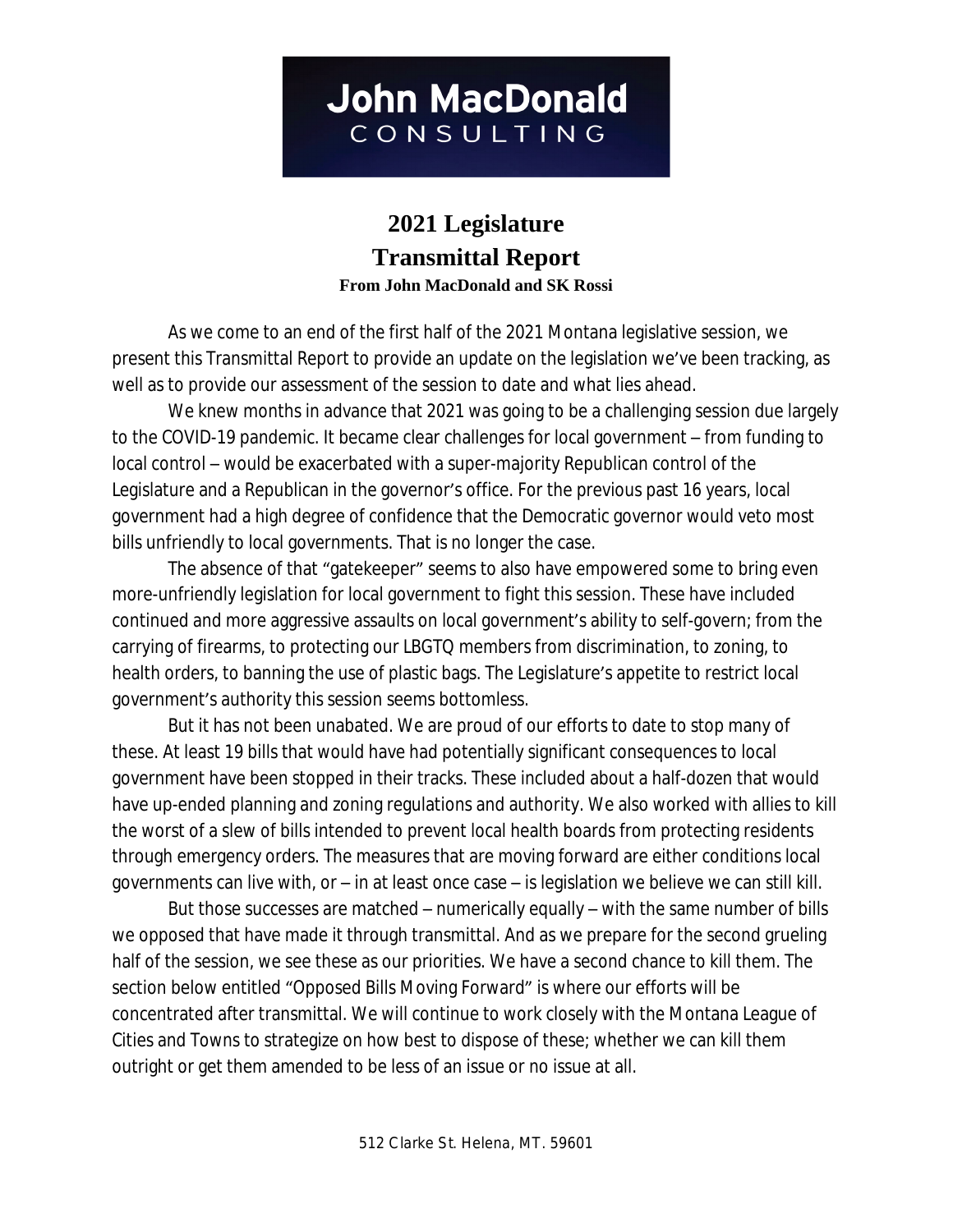There are a handful of other bills that were not yet introduced because of their "revenue bill" status that could also require our attention. This includes at least one TIF-related bill. In the first half of the session, we saw only two TIF bills, both coming late in the session and neither being of significant concern to local governments. We had worked with the sponsor in advance and believe our conversations with him dissuaded further legislation being drafted.

# **SUPPORTED BILLS MOVING FORWARD**

# **HB6: Renewable resource grants**.

Position : SUPPORT

Status: In Appropriations

Brief: This is the standing appropriation bill that provides grants for a variety of renewable resource projects.

# **HB21: Authorize funding for the multi-family coal trust home loan program.**

Position: SUPPORT.

Status: Transmitted to the Senate and first hearing held

Brief: Local governments supported this bill last session and it has great success, providing millions from the coal trust for affordable housing projects and groups. The request this year was to renew and increase funding for the loan program. This was the priority bill for the Montana Housing Coalition and we provided our assistance as needed to move it forward.

# **HB121: Require elected official approval of local health board and officer actions**.

Position: SUPPORT as AMENDED

Status: Transmitted to the Senate

Brief: One of many bills this session intended to address concerns about health orders from city and county health boards. The League led efforts to advance this bill with amendments as it appeared from the beginning to be the most reasonable approach. A number of the other bills, however, are also moving forward.

# **HB243: Generally revise laws related to law enforcement officers**.

Position: SUPPORT

Status: Transmitted to the Senate.

Brief: Bill was brought at the request of the Missoula police chief and carried by Missoula Rep. Mike Hopkins to address manpower issues related to the requirement to provide an officer to serve as a municipal court bailiff if requested by the judge. This bill allows municipal police departments to pay reserve duties as part-time court officers. Received a 100-0 floor vote.

# **HB422: Authorize municipalities to operate broadband services.**

Position: SUPPORT (and as AMENDED) Status: Passed Committee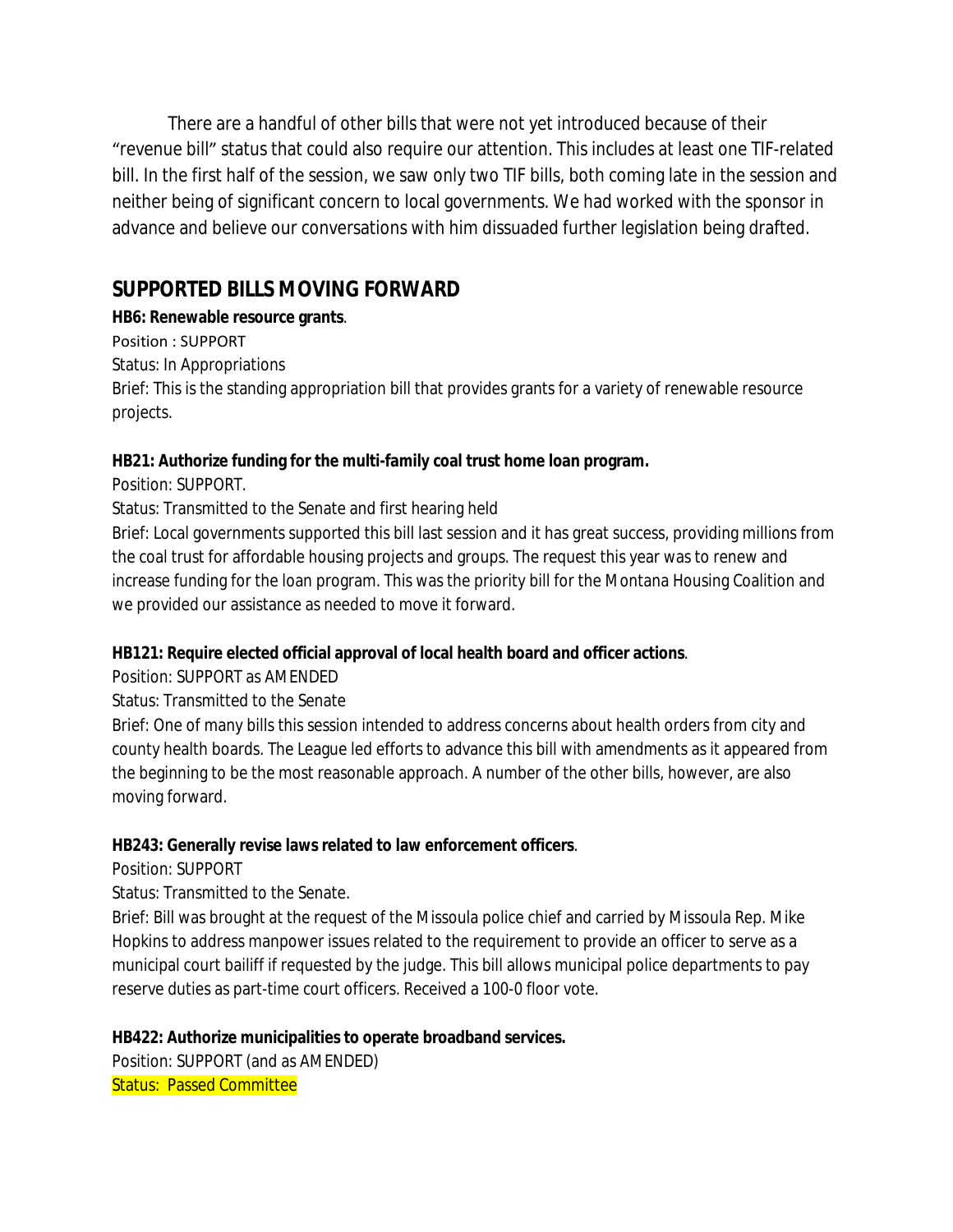Brief: Bill brought by Bozeman freshman Rep. Kelly Kortum to allow local governments to operate these important services. The bill had good support in committee, but also brought out the telecom and internet industries to oppose. The amended version approved by the House committee is supported by the sponsor and the local governments.

There may be bills listed here that were not priority issues in your tracking, but which popped up and required attention. Likewise, we know there are other bills not listed here that we tracked, but may not have had the opportunity – due to the frenetic schedule – to take an active role in lobbying for or against.

## **HB319: Revise dates for special purpose elections**

Position: SUPPORT

Status: Transmitted to the Senate.

Brief: This bill was brought by Bozeman Rep. Alice Buckley at the request of Bozeman to address limitations on when special purpose elections may be held, allowing them to be held on the same dates as general elections, saving time and streamlining the process. Received a 100-0 floor vote.

# **SUPPORTED BILLS DEAD**

# **SB10: Providing for circuit breaker income tax credit for property taxes paid.**

Position: SUPPORT

Status: TABLED in first committee.

Brief: Sen. Cohenour's bill that would have created a nexus between property taxes paid and income. The bill would have provided income tax breaks if property taxes hit a certain percentage of income. The bill would have been a significant benefit to lower-income and fixed-income retired residents, but the fiscal note that accompanied the bill spelled its doom.

# **SB73: Provide for local distribution of lodging sales tax revenue.**

Position: SUPPORT

Status: TABLED in first committee.

Brief: An interesting approach from Sen. Keith Regier that would have allowed local governments to share in the revenue from lodging sales tax revenue. Local governments and the League of Cities and Towns supported.

# **SB313: Provide for local option sales tax: Montana Tax Fairness and Rural Revenue Initiative.**

Position: SUPPORT

Status: TABLED in first committee.

Brief: This was the central effort of Bozeman and Missoula for local option this session. Carried by Sen. Pope of Bozeman and based on a combination of his bill last year and suggestions from Bozeman Deputy Mayor Cunningham, this bill had a lot of support in committee, but its chances for passage were slim.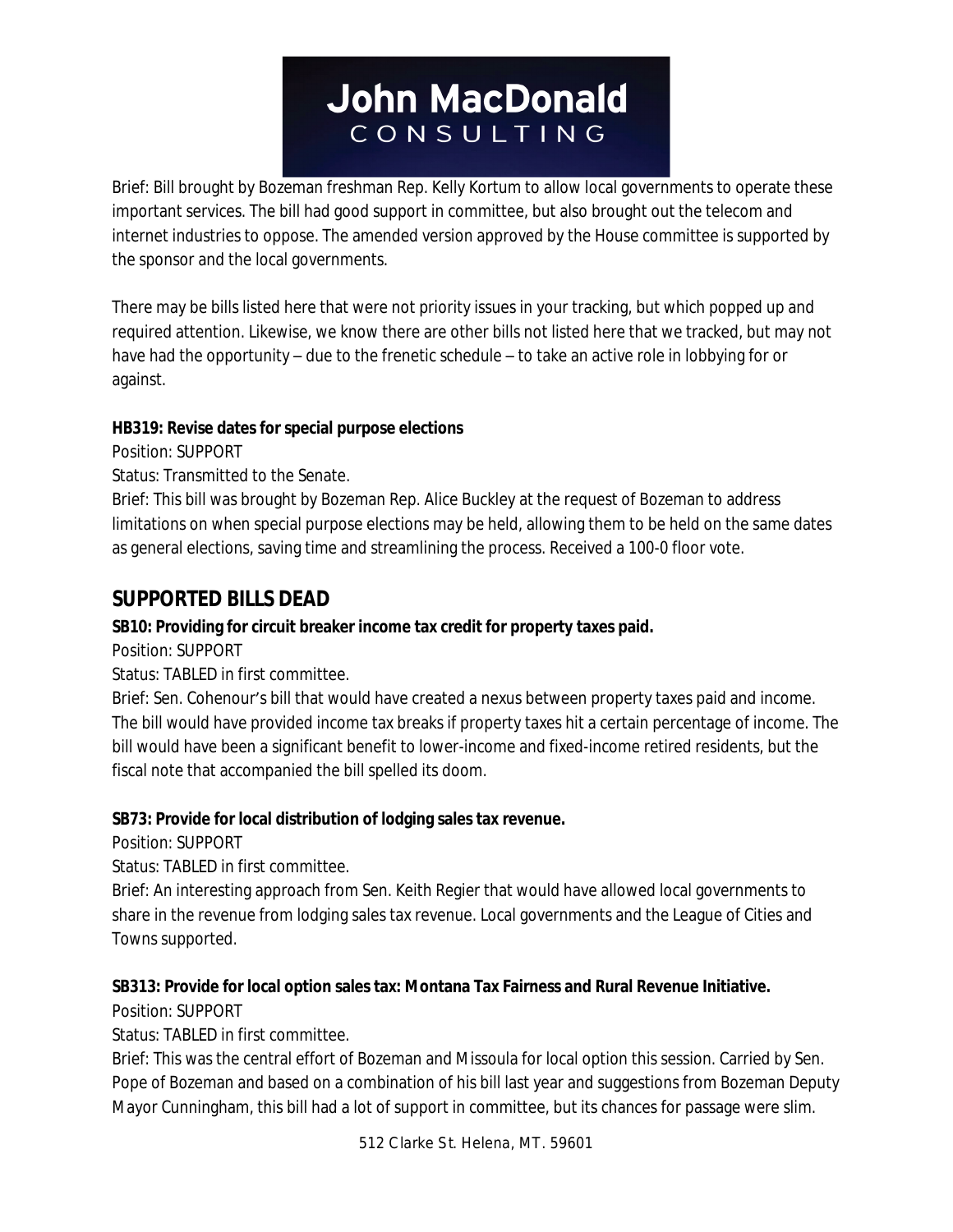We did, however, use the hearing to advance our narrative that the state continues to box local governments in, creating continued property tax hardship on thousands of Montanans, and exclude local governments from deciding for themselves how best to serve the citizens.

# **OPPOSED BILLS MOVING FORWARD**

# **HB102: Generally Revise gun laws.**

Position: OPPOSE

# Status: Signed by governor.

Brief: One of a number of bills this session that continued to erode local governments ability to regulate the carrying of open and concealed weapons. This and other bills addressed the final issues not covered by LR-130, limiting a local government from prohibiting the concealed carrying of weapons by those with permits, and limiting a local governments ability to restrict the open-carrying of firearms in other areas of a community.

# **HB112: Require interscholastic athletes to participate under sex assigned at birth.**

Position: OPPOSE

## Status: Transmitted to the Senate

Brief: One of a number of anti-transgender bills that both Missoula and Bozeman (as well as the League of Cities and Towns) opposed due to their direct conflict with our local Non-Discrimination Ordinances. This bill requires an athlete to participate in interscholastic athletics only under the sex assigned at birth.

# **HB137: Generally revise vaping and alternative nicotine product laws.**

Position: OPPOSE

# Status: Transmitted to the Senate.

Brief: This bill is likely in direct response to Missoula's ordinance banning the sale of vaping products within city limits. The sponsor is owner of a vaping shop company in the Bitterroot. Supporters of the bill make successful arguments that local governments should not have the ability to ban the sale of legal products within their borders.

#### **HB230: Generally revise emergency and disaster laws.**

# Position: OPPOSE (But Amendments may address major concerns)

#### Status: Transmitted to the Senate

Brief: The League has taken the lead on this one, and it appears amendments adopted late in the process may eliminate most of the concerns that local government has had with it. We will monitor.

# **HB257: Revise laws relating to government mandates and businesses.**

Position: OPPOSE

Status: Transmitted to the Senate.

Brief: Another in a series of bills attempting to limit a local government's abilities to pass emergency ordinances to deal with health and other emergencies. It was believed that this bill would die on the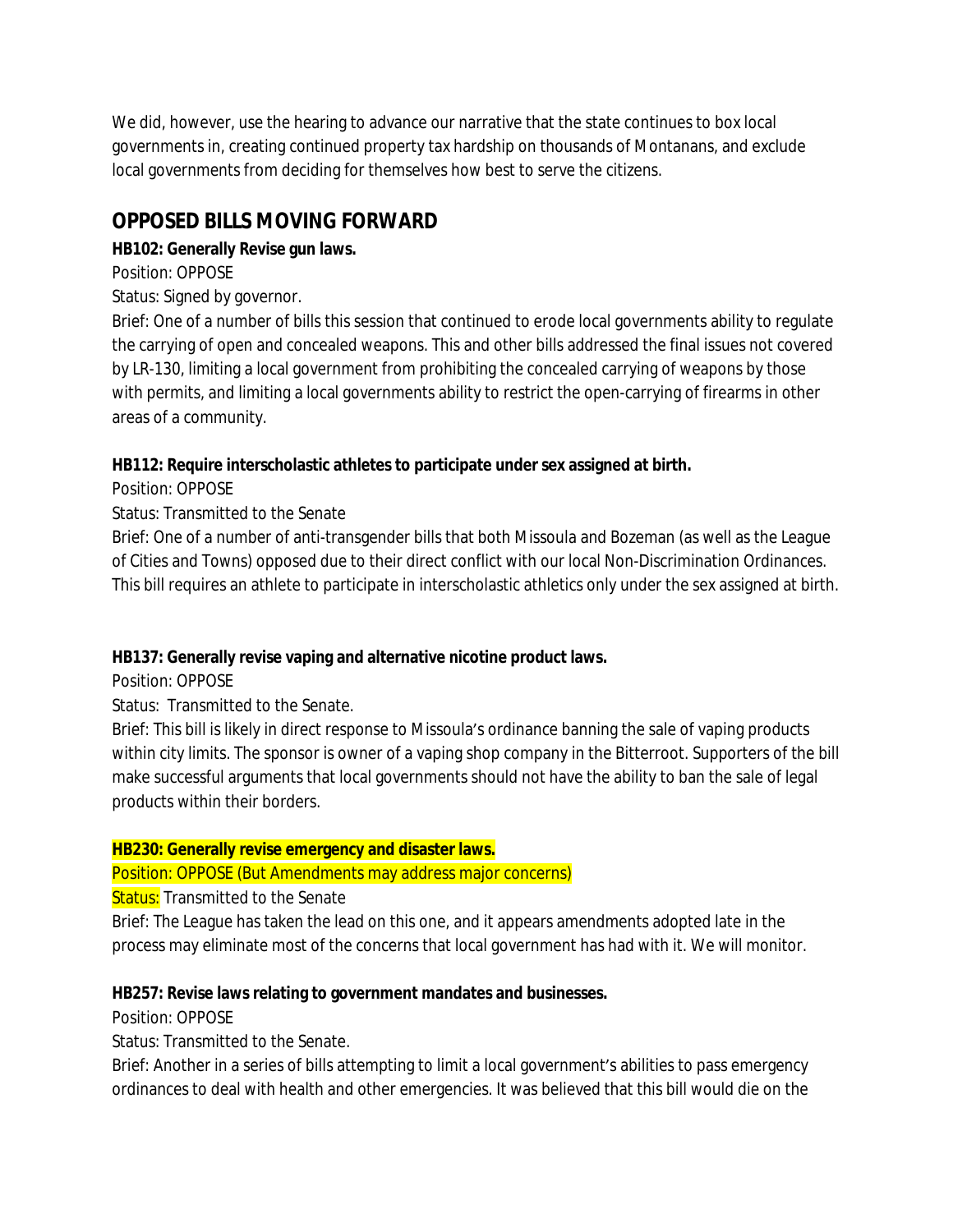House side in favor of other bills moving forward, such as HB121. HB257 has several very broad sections that could completely limit local governments from setting specific rules for businesses even when an emergency doesn't exist. We will pick up efforts on the Senate side to kill this bill.

#### **HB258: Revise laws related to firearms, ammunition and accessories.**

Position: OPPOSE

Status: Transmitted to the Senate

Brief: The title may be misleading or incomplete. This bill essentially prevents any state or local law enforcement officer from enforcing, assisting with or investigating any federal firearms or ammunition violations.

## **HB259: Revise property and zoning laws.**

Position: OPPOSE

Status: Transmitted to the Senate. Scheduled for hearing March 12

Brief: We had a very disappointing hearing in House Local Government after several solid "NO" votes turned into reluctant YES votes. Killing this bill on the Senate side will be a Priority I for us moving forward, as the bill not only would prohibit Bozeman from continuing its inclusionary zoning policy, but would take that option off the table for every other community in the state. Since its passage in the House, we have had a number of new allies step forward and will be employing them to see if we can't kill this on the Senate side.

# **HB269: Require elected official approval of sanitation related to local health board rules.**

Position: OPPOSE

Status: Transmitted to the Senate and scheduled for hearing March 15

Brief: Another in the series of bills to limit the authority of local government health boards. This requires that all decisions by a health board or other entity regarding sanitation be approved by an elected board.

# **HB407: Establish statewide uniformity for auxiliary container regulations.**

Position: OPPOSE

Status: Transmitted to the Senate.

Brief: Possibly because of the title, no environmental groups showed up to oppose this bill, which would prohibit local governments from adopting bans, taxes or any other regulations regarding plastic bags. This is an ALEC bill being pushed in other states and is another restriction on the rights of self-governing local governments.

# **HB281: Revise laws related to E-bikes.**

Position: OPPOSE as AMENDED. Status: Transmitted to the Senate.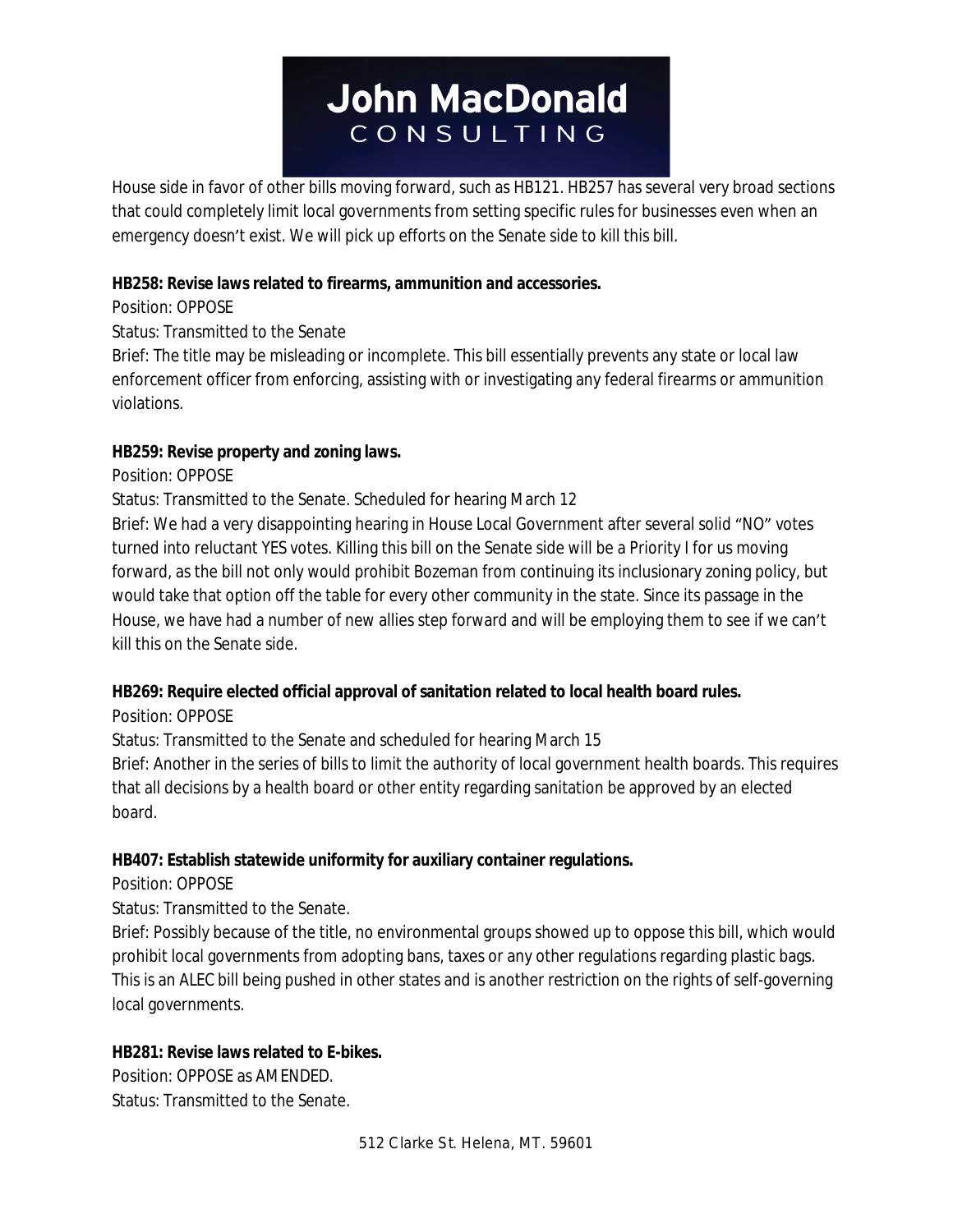Brief: This bill was not on our radar until Missoula noticed committee amendments that would allow the use of electric bikes in certain areas intended only for non-motorized travel. We will attempt to address this on the Senate side.

#### **HB303: Revise business equipment tax. Governor's "BIG" bill.**

Position: OPPOSE Status: Transmitted to Senate and passed first hearing. Brief: Includes tax cuts benefitting business at the expense of residential taxpayers.

#### **HB427: Provide for youth health protection.**

Position: OPPOSE

Status: Transmitted to the Senate.

Brief: Sadly, the sponsor was allowed to reincarnate his doomed HB113 with this version. It was allowed because HB427 deals only with medical procedures. We will continue to try to defeat this on the Senate side.

# **HB428: Generally revise civil liability laws related to state and local government.**

Position: OPPOSE Status: Transmitted to the Senate. Brief:

#### **HB464: Repeal local option gas tax**

Position: OPPOSE Status: Awaiting first hearing. (revenue bill) Brief: Due to it being a revenue bill, this has not yet been heard in committee. We will oppose this to support MACO and county governments.

#### **SB174: Revise laws related to local subdivision review.**

Position: OPPOSE

Status: Transmitted to the House.

Brief: The league has taken the lead on this one and will continue efforts on the House side to kill it. We will assist as requested.

#### **SB178: Prohibiting state building codes from requiring mandatory fire sprinklers.**

Position: OPPOSE

Status: Transmitted to the House.

Brief: This one came up late in the process and we were not able to do much lobbying before it came up and was quickly passed out of committee. Fire Departments of both Missoula and Bozeman have concerns with it and we will monitor and assist as needed.

#### **SB215: Establish the Religious Freedom Restoration Act.**

Position: OPPOSE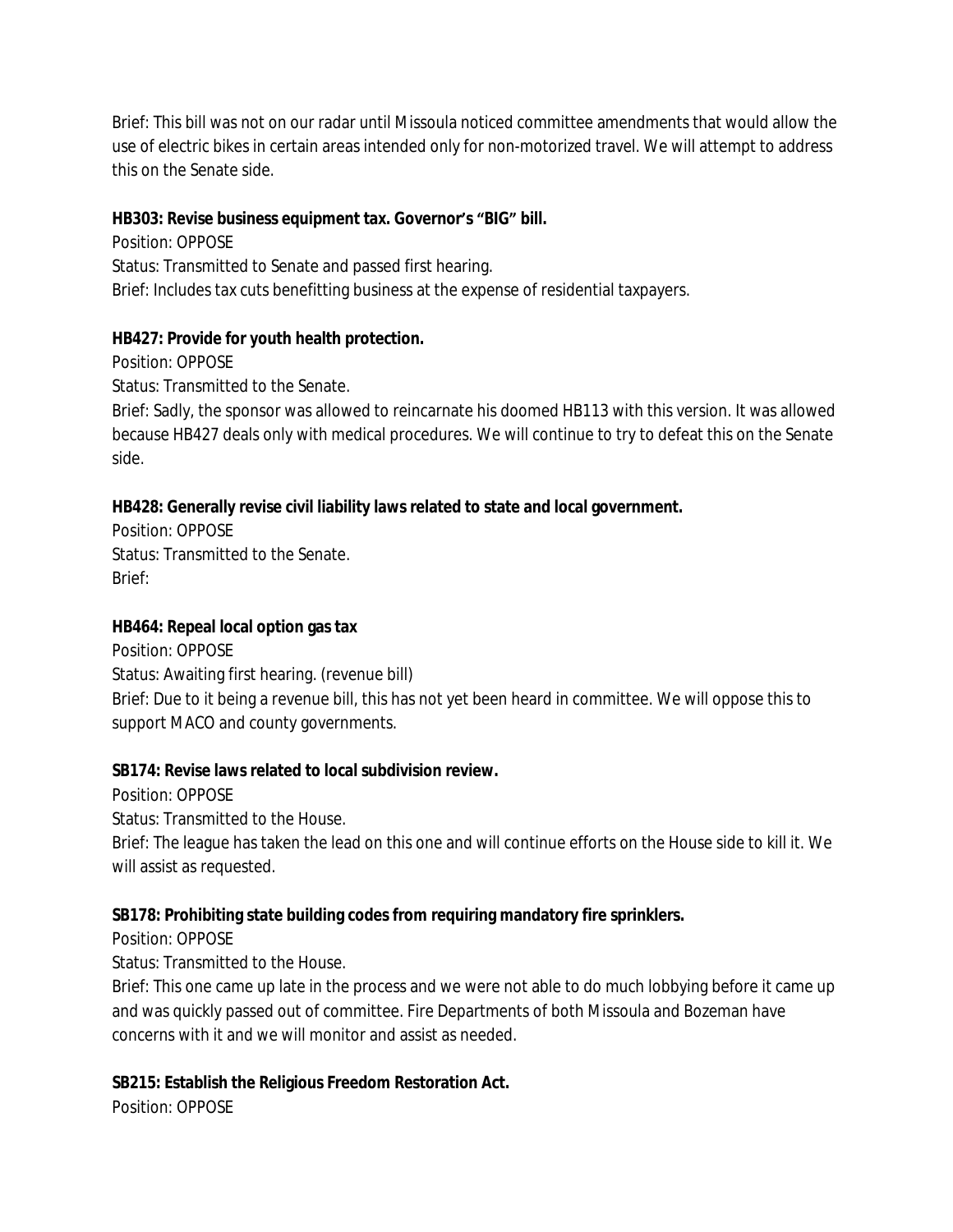#### **Status: Passed Second-Reading in the Senate.**

Brief: Seen by many as nothing more than an legalizing the ability to claim religious rights to discriminate against others. Missoula and Bozeman have both opposed in support of the LGBTQ community and concerns that this legislation conflicts with the communities' Non-Discrimination ordinances.

#### **SB280: Revise vital statistics laws regarding sex designations on birth certificates.**

Position: OPPOSE

Status: Passed first committee.

Brief: Another in a series of bills that simply seem to target and marginalize transgender citizens. For the same reasons as previously stated, Bozeman and Missoula have opposed.

#### **SB277: Generally revise laws related to states rights**

Position: OPPOSE (Missoula) Status: Passed second-reading in Senate. Brief:

# **OPPOSED BILLS DEAD**

#### **HB78: Require certain employees to report suspected child abuse and neglect.**

Position: MONITOR/OPPOSE

Status: TABLED in first committee.

Brief: Missoula and Bozeman both raised concerns with the broadness of this bill and the potential legal ramifications. We got the sponsor to agree to some amendments that likely would have alleviated our concerns. They committee, however, tabled the bill without acting on any amendments.

#### **HB106: Prohibit expansion of the Montana Clean Indoor Air Act.**

Position: OPPOSE

Status: TABLED in first committee.

Brief: Another in a series of bills from Rep. Marshall that seemed to be targeted to help his particular business. The bill would have prevented local governments from "expanding" the Indoor Clean Air Act to include any vaping products.

#### **HB107: Revise mill levy election laws.**

Position: OPPOSE Status: TABLED in first committee Brief:

#### **HB113: Provide for youth health protection act.**

Position: OPPOSE Status: KILLED on House floor.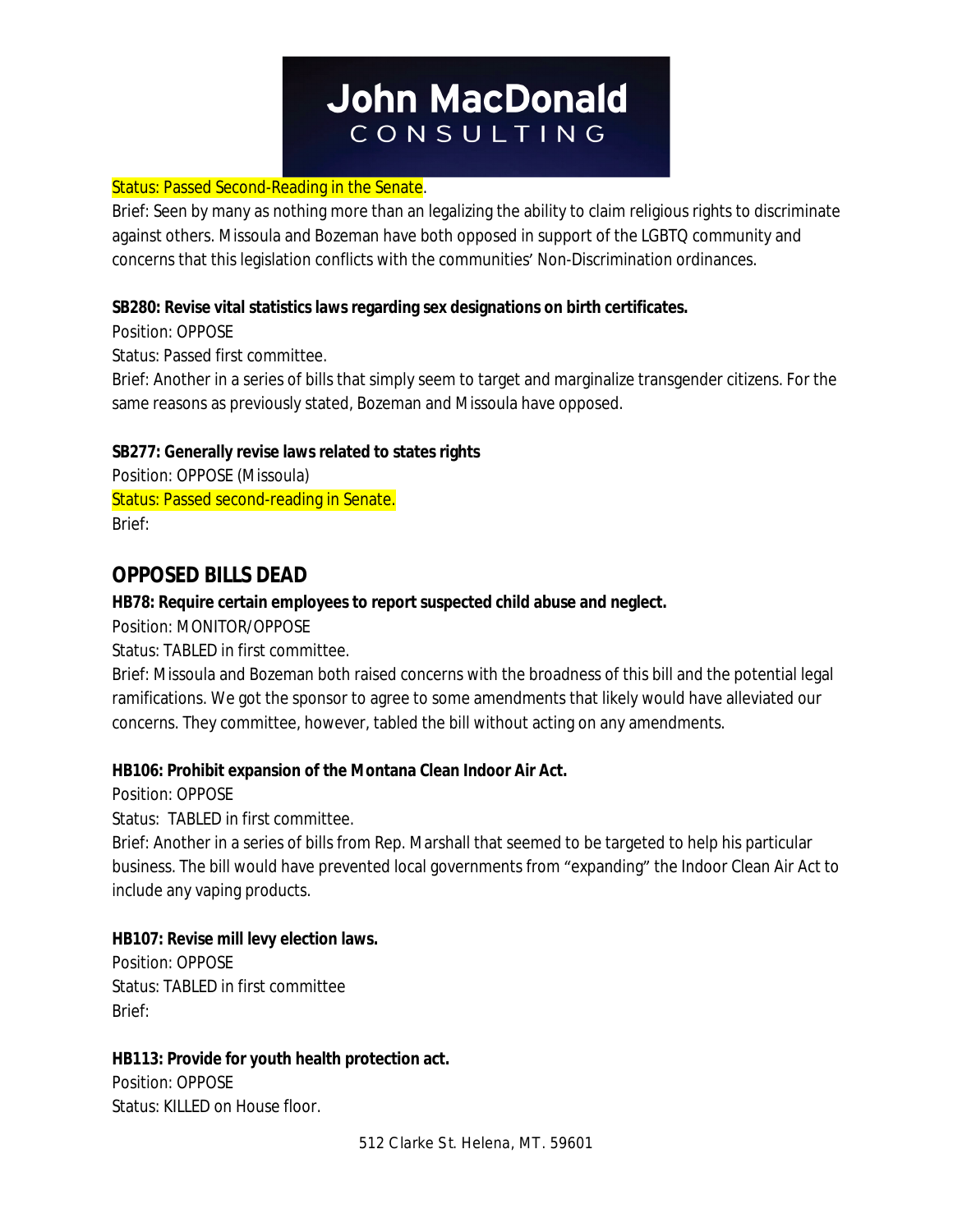Brief: While opponents of this bill were able to kill it on the House floor and prevent a reconsideration on the House floor, the bill came back in a re-incarnated version mentioned above as HB427.

#### **HB134: Allow zoning for duplex, triplex and fourplex housing in certain municipal areas.**

Position: OPPOSE

## Status: TABLED in first committee

Brief: While this bill may have been well-intentioned, it was poorly thought out and would have created numerous unintended consequences. We worked with the League in hopes of simply getting the sponsor to pull the bill from consideration. He did not. Opponents of the bill did an incredibly good job during the hearing pointing out all the issues with it.

## **HB145: Allow local boards of health and health officers to issue recommendations.**

Position: OPPOSE

Status: TABLED in first committee.

Brief: The legislation would have eliminated the ability for local health boards to pass "orders," making all of their actions simply recommendations that had to be approved by a governing body. Similar versions of this bill continue to move forward. We are concentrating on supporting HB121 as a reasonable approach, and will continue working to kill the other versions.

## **HB240: Revise state income tax deductions for certain dependents.**

Position: OPPOSE

Status: FAILED third reading in the House.

Brief: We learned of this bill late in the process and missed the committee hearing. The bill essentially would force college students to choose between voting as residents of their new college town OR allowing their parents to claim them as "dependents" and vote in their hometown. It passed committee but we worked his hard when it got to the floor. While it passed second-reading, efforts by us and other lobbyists were able to flip enough votes to kill it on third reading.

# **HB327: Provide for default definitions for covenants limiting the use of real property.**

Position: OPPOSE Status: TABLED in first committee. Brief: This appeared to be a very specific constituent bill that fortunately died rapidly.

# **HB338: Generally revise certification laws of trash/waste management companies.**

Position: OPPOSE

Status: TABLED in first committee

Brief: It appears this legislation was brought by folks upset with decisions made by the PSC regarding solid waste services. Missoula opposed the bill.

#### **HB352: Revise laws related to conservation easements.**

Position: OPPOSE Status: TABLED on first committee.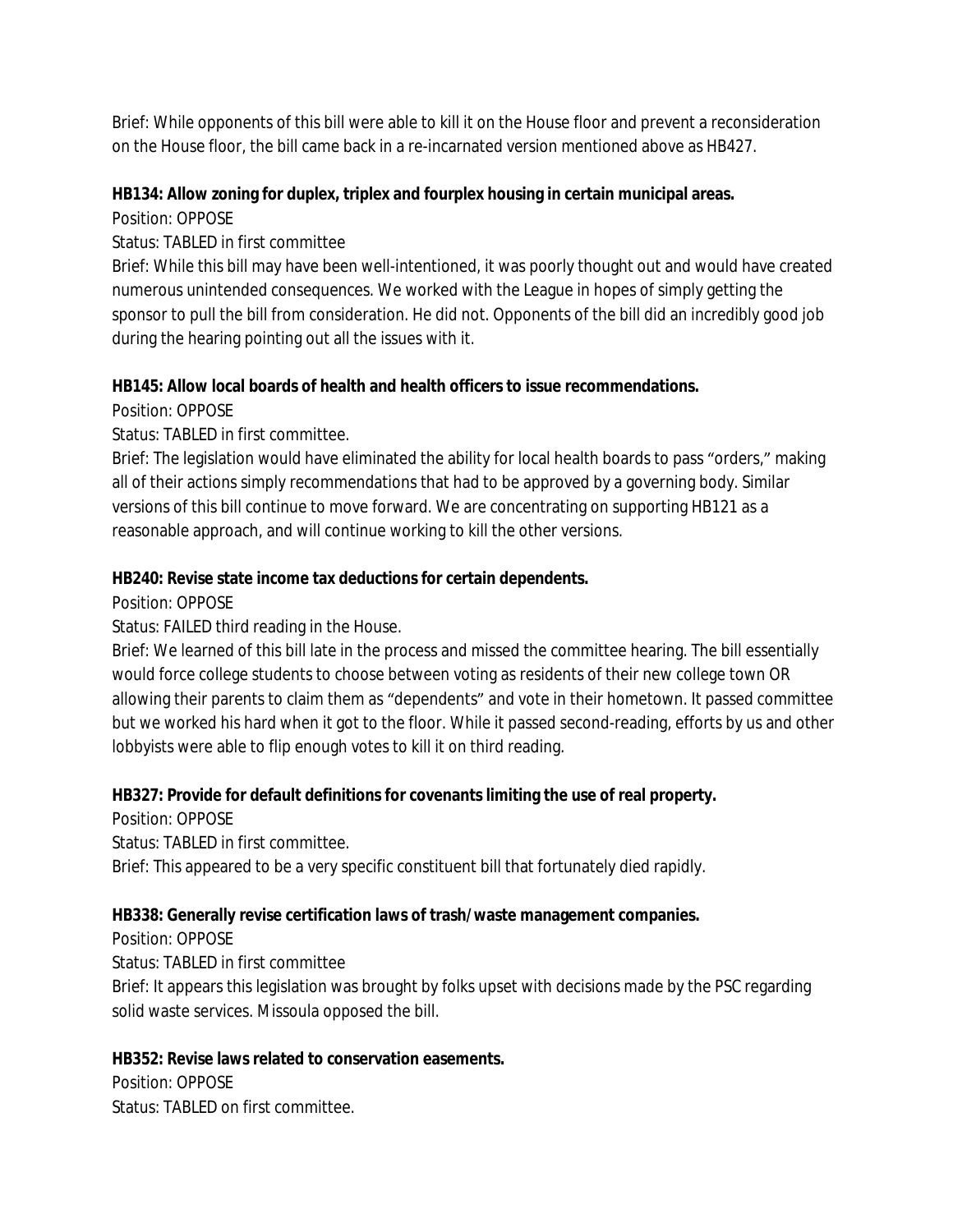Brief: The bill would have required public access for unspecified "public enjoyment" on any conservation easements paid in full or part with public funds. The bill had no proponents and was broadly panned by conservative property rights groups as well as land trust organizations and conservation/hunting groups.

#### **HB359: Revise net metering laws.**

## Position: OPPOSE

Status: Withdrawn by Sponsor.

Brief: The bill would have substantially reduced the payment those participating would have received for returning energy to the grid. The sponsor withdrew the bill after strong opposition.

## **HB395: Prohibit zoning during emergency declarations.**

Position: OPPOSE

Status: TABLED in first committee

Brief: A constituency bill brought at the request of Lewis and Clark residents who were opposed to county-wide zoning that – although it began before the pandemic – concluded during it. The poorly written bill would have banned ALL zoning during ANY emergency declared by the governor.

## **HB528: Generally revise county planning, zoning and subdivision regulation laws.**

Position: OPPOSE

Status: TABLED in first committee

Brief: This and the bill below were brought by the same sponsor as HB395. Again, these all seemed to be an attempt to address dissatisfaction with zoning changes in Lewis and Clark County.

# **HB529: Revise planning, zoning and subdivision regulations.**

Position: OPPOSE Status: TABLED in first committee.

#### **HB531: Revise qualified immunity laws.**

Position: OPPOSE Status: Bill withdrawn at sponsor's request.

# **HB606: Require opt-in for advance meter installations.**

Position: OPPPOSE Status: TABLED in first committee.

Brief: Northwestern Energy asked us to oppose this bill due to support that Missoula and Bozeman have shown previously for the company's effort to update its meters.

# **SB77: Revise special district financing and dissolution provisions.**

Position: OPPOSE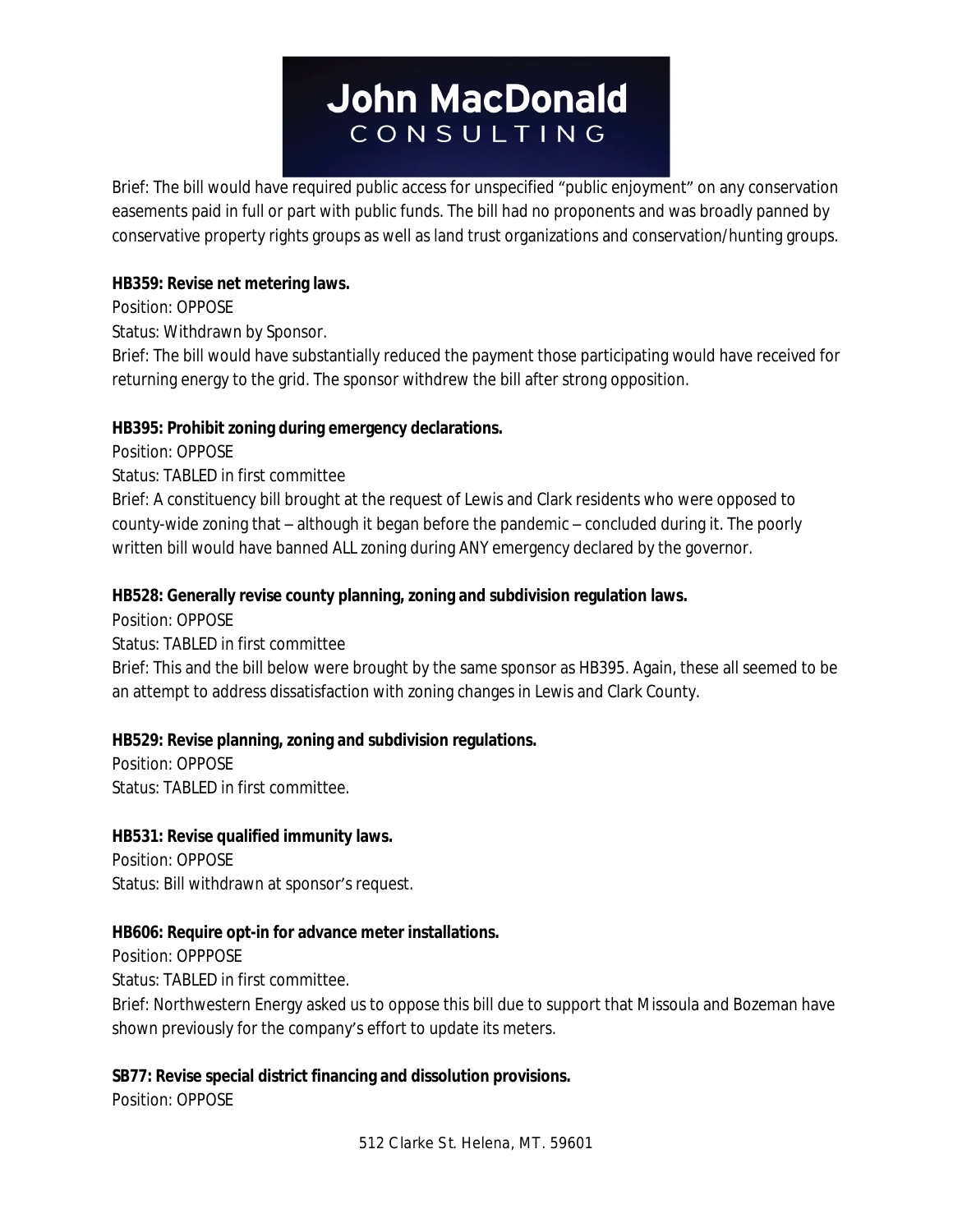Status: TABLED in first committee

#### **SB78: Revise allowable special district assessments.**

Position: OPPOSE Status: TABLED in first committee

#### **SB246: Generally revise requirements for electrician licensing.**

Position: OPPOSE unless Amended.

Status: TABLED in first committee. Not Amended.

Brief: Missoula brought up concerns that this would impact its contracts with MDT under which city employees service state street lights and traffic lights within the city. The bill was amended to address this.

#### **STATUS OF 'OTHER' TRACKED BILLS:**

HB616: Revise laws related to adoption of tax increment provisions.

Position: NEUTRAL as presented.

#### Status: Passed committee

Brief: Discussions with the sponsor as well as with the League and TIF officials from cities across the state led to a "hands off" approach on this bill and HB615. The bill sponsor gave us his word he would kill either or both bills if there were any successful efforts to amend.

HB615: Revise tax increment financing laws related to bonding. Position: NEUTRAL as presented. Status: TABLED in first committee Brief: See above.

#### **SB80: Limit duration of interlocal agreements**

Position: OPPOSE (Became neutral with amendments) Status: Amended version transmitted to House and first committee hearing. Brief: There were initial concerns that this legislation would limit the length of ALL interlocal agreements. The League spoke with the sponsor who was concerned only with specific zoning agreements. The sponsor agreed to a League amendment and we stood down.

SB127: Revise laws on selection of municipal judges.

Position: OPPOSE/Monitor

#### Status: Transmitted to the House. Awaiting exec action

Brief: Missoula and later Bozeman raised concerns with the potential fiscal impacts of having all judges be elected. There was not a lot of stomach to oppose the concept of elected judges, but the potential fiscal impacts caused some concern. At this point, we are not sure how to proceed. The bill has received overwhelming (nearly unanimous) support and our efforts to turn that around are not going to be successful.